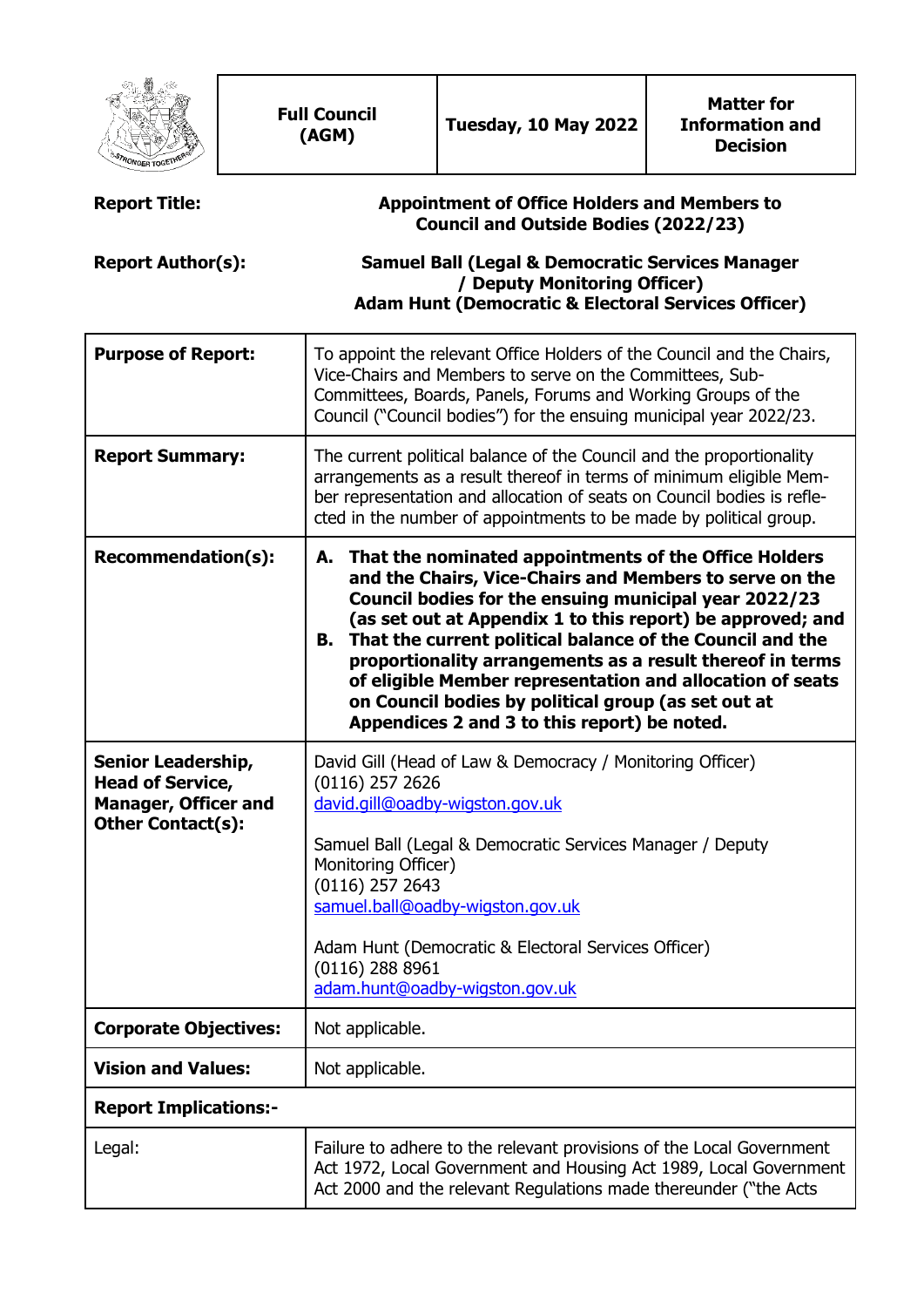|                                                      | and Regulations") and the relevant provisions of the Council's Constit-<br>ution accordingly may result in the Council acting beyond its powers.<br>The implications specifically in relation to the Local Government<br>(Committees and Political Groups) (Amendment) Regulations 1990<br>and 1991 made under sections 15 to 17 of the Local Government and<br>Housing Act 1989 are set out at paragraphs 4.1 to 4.5 of this report. |  |  |
|------------------------------------------------------|---------------------------------------------------------------------------------------------------------------------------------------------------------------------------------------------------------------------------------------------------------------------------------------------------------------------------------------------------------------------------------------------------------------------------------------|--|--|
| Financial:                                           | There are no implications arising from this report.                                                                                                                                                                                                                                                                                                                                                                                   |  |  |
| Corporate Risk<br>Management:                        | Political Dynamics (CR3)<br>Regulatory Governance (CR6)                                                                                                                                                                                                                                                                                                                                                                               |  |  |
| <b>Equalities and Equalities</b><br>Assessment (EA): | There are no implications arising from this report.<br>EA not applicable.                                                                                                                                                                                                                                                                                                                                                             |  |  |
| Human Rights:                                        | There are no implications arising from this report.                                                                                                                                                                                                                                                                                                                                                                                   |  |  |
| Health and Safety:                                   | There are no implications arising from this report.                                                                                                                                                                                                                                                                                                                                                                                   |  |  |
| <b>Statutory Officers' Comments:-</b>                |                                                                                                                                                                                                                                                                                                                                                                                                                                       |  |  |
| Head of Paid Service:                                | The report is satisfactory.                                                                                                                                                                                                                                                                                                                                                                                                           |  |  |
| <b>Chief Finance Officer:</b>                        | The report is satisfactory.                                                                                                                                                                                                                                                                                                                                                                                                           |  |  |
| <b>Monitoring Officer:</b>                           | The report is satisfactory.                                                                                                                                                                                                                                                                                                                                                                                                           |  |  |
| <b>Consultees:</b>                                   | Councillor J W Boyce (Liberal Democrat Group Leader)<br>Councillor Mrs L M Broadley (Liberal Democrat Group Chair/Secretary)<br>Councillor Miss P V Joshi (Conservative Group Leader)                                                                                                                                                                                                                                                 |  |  |
| <b>Background Papers:</b>                            | None.                                                                                                                                                                                                                                                                                                                                                                                                                                 |  |  |
| <b>Appendices:</b>                                   | Office Holders, Council and Outside Bodies' Nominations (2022/23)<br>Minimum Eligible Representation by Political Group (2022/23)<br>Minimum Allocation of Seats to Political Groups (2022/23)                                                                                                                                                                                                                                        |  |  |

## **1. Background**

- 1.1 In accordance with the Acts and Regulations and the Council's Constitution, the Council must at its Annual General Meeting (AGM) resolve upon nominations for the appointment of certain Office Holders of the Council and the Chairs, Vice-Chairs and Members to serve on the Council Bodies and Outside Bodies as may be appointed for each municipal year.
- 1.2 The Council, as of May 2022, compromises of 26 elected Members, and the final nominated appointees from each respective political group to hold Offices and/or serve on Council and Outside Bodies is set out in **Appendix 1**. The nominations have been received following consultation with each of Council's political party groups' leaders, chairs and/or secretaries.

## **2. Office Holders**

The Office Holders of the Council are: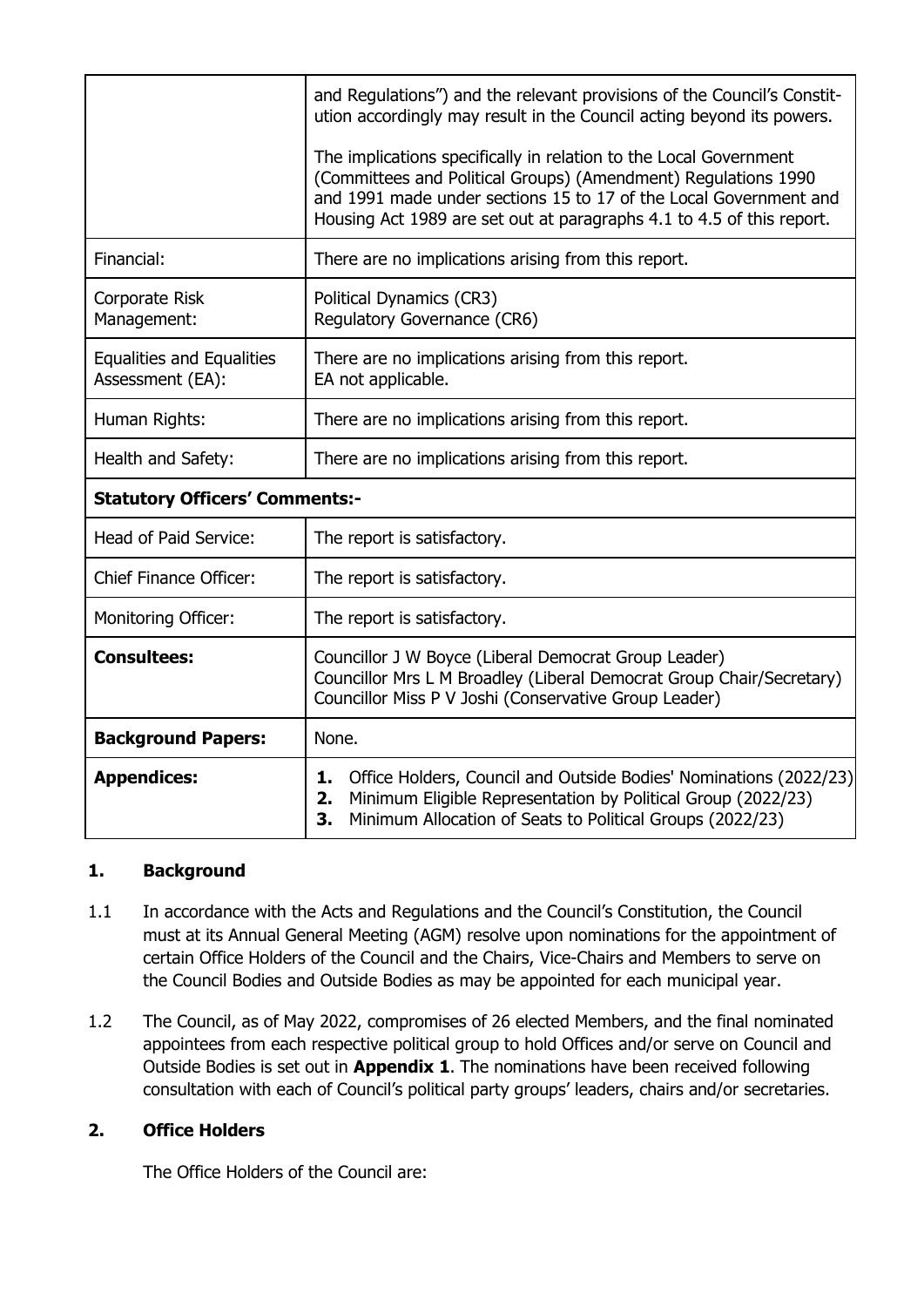- Mavor:
- Deputy Mayor;
- Leader of the Council:
- Deputy Leader of the Council:
- Leader of the Opposition (and Deputy) (if any); and
- Other Opposition Group Leaders (and Deputies) (if any).

## **3. Council Bodies and Outside Bodies**

- 3.1 All Council bodies which have been appointed by the Council are those which have been resolved and so appointed at the previous agenda item 10 on the AGM's agenda.
- 3.2 Other outside bodies to which the Council formally appoints representatives are:
	- Local Government Association (LGA) (1 Member);
	- Local Government Information Unit (LGUI) (1 Member);
	- East Midlands Council (EMC) (1 Member);
	- Leicestershire Safer Communities Strategy Board (LSCSB) (1 Member);
	- Leicester, Leicestershire & Rutland Police and Crime Panel (LLRPCP) (1 Member);
	- Oadby & Wigston Environmental Forum (OWEF) (1 Member);
	- Plastic Free Oadby Steering Group (PFOSG) (1 Member);
	- Oadby Village Hall Fund (OVHF) (2 Members); and
	- Parking and Traffic Regulations Outside London (PATROL) Adjudication Joint Committee (1 Member).

## **4. Political Balance Requirements**

- 4.1 The requirements as to political proportionality in allocating and reviewing the membership of Council decision-making bodies are embodied in the Local Government (Committees and Political Groups) Regulations 1990, Local Government (Committees and Political Groups) (Amendment) Regulations 1991 ("the Regulations) made under sections 15, 16 and 17 of the Local Government and Housing Act 1989 ("the 1989 Act").
- 4.2 It is a statutory requirement that, where a relevant authority, or committee of a relevant authority, has a membership divided into different political groups then, subject to some limited exceptions, the allocation of seats on the decision-making bodies of the Council must be proportional to the numbers of elected Members of the authority as a whole and its overall composition by its different political groups.
- 4.3 The Monitoring Officer has a statutory responsibility for ensuring the Council implements proportionality correctly. In implementing proportionality correctly, due consideration must be given to the following four principles as far as is reasonably practicable:
	- all the seats are not allocated to the same political group;
	- the majority of the seats go to the political group in the majority on the Council;
	- subject to the above two principles, the total number of seats on the decision-making bodies of the Council are allocated to each political group in the same proportion as the group's representation on the Council; and